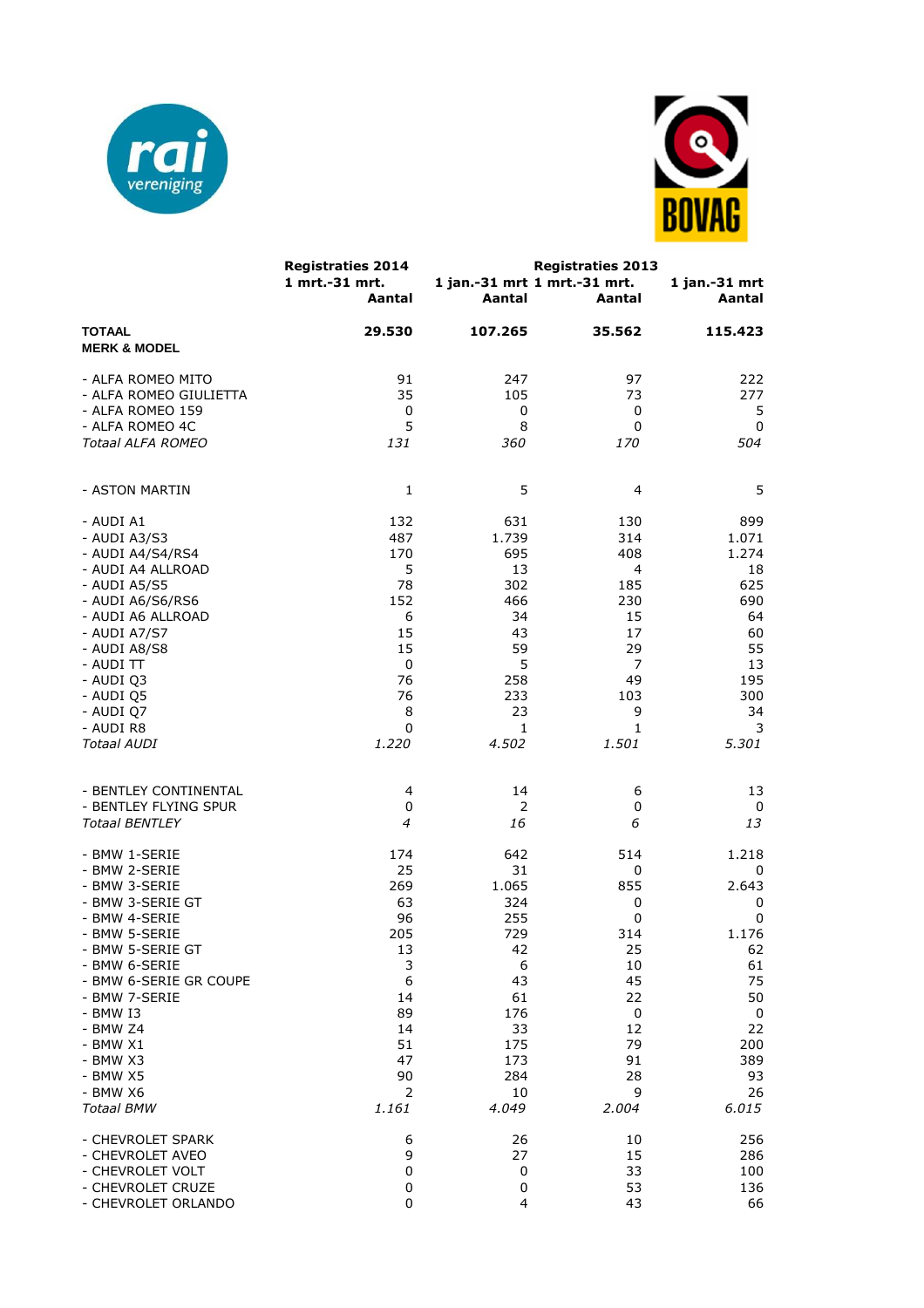| - CHEVROLET TRAX        | 10             | 30    | 0              | 0     |
|-------------------------|----------------|-------|----------------|-------|
| - CHEVROLET CAPTIVA     | $\bf{0}$       | 1     | 9              | 24    |
| <b>Totaal CHEVROLET</b> | 25             | 88    | 163            | 868   |
| - CHEVROLET USA         | $\mathbf 0$    | 3     | 0              | 1     |
| - CHRYSLER              | $\mathbf 0$    | 0     | 0              | 1     |
| - CITROEN C-ZERO        | 0              | 0     | $\overline{2}$ | 6     |
| - CITROEN C1            | 331            | 1.390 | 736            | 2.368 |
| - CITROEN C3            | 424            | 1.386 | 249            | 858   |
| - CITROEN DS3           | 126            | 569   | 104            | 566   |
| - CITROEN C3 PICASSO    | 26             | 118   | 40             | 135   |
| - CITROEN C4            | 9              | 43    | 77             | 255   |
| - CITROEN DS4           | 12             | 32    | 49             | 103   |
| - CITROEN C4 AIRCROSS   | 3              | 9     | 64             | 160   |
| - CITROEN C5            | 14             | 34    | 36             | 114   |
| - CITROEN DS5           | 60             | 164   | 260            | 664   |
| - CITROEN C6            | $\mathbf 0$    | 0     | 0              | 5     |
| - CITROEN C4 PICASSO    | 291            | 1.175 | 105            | 303   |
| - CITROEN C8            | 0              | 2     | 0              | 2     |
| - CITROEN C-CROSSER     | 0              | 0     | 0              | 1     |
| - CITROEN NEMO          | 0              | 0     | 0              | 3     |
| - CITROEN BERLINGO      | $\overline{2}$ | 14    | 10             | 36    |
| - CITROEN JUMPY         | 0              | 1     | 0              | 2     |
| - CITROEN JUMPER        | 0              | 9     | 5              | 14    |
| - CITROEN OVERIGE       | 1              | 1     | 0              | 0     |
| <b>Totaal CITROEN</b>   | 1.299          | 4.947 | 1.737          | 5.595 |
| - DACIA LOGAN           | 350            | 716   | 0              | 1     |
| - DACIA SANDERO         | 112            | 383   | 165            | 403   |
| - DACIA DUSTER          | 80             | 130   | 13             | 106   |
| - DACIA LODGY           | 40             | 135   | 110            | 481   |
| - DACIA DOKKER          | 24             | 69    | 0              | 0     |
| <b>Totaal DACIA</b>     | 606            | 1.433 | 288            | 991   |
| - DAIHATSU              | 0              | 1     | 0              | 0     |
| - FERRARI CALIFORNIA    | 1              | 2     | 1              | 1     |
| - FERRARI 458           | 0              | 4     | 4              | 4     |
| - FERRARI F12           | $\overline{2}$ | 3     | 0              | 0     |
| <b>Totaal FERRARI</b>   | 3              | 9     | 5              | 5     |
| - FIAT 500              | 426            | 1.781 | 587            | 1.518 |
| - FIAT 500L             | 69             | 262   | 75             | 201   |
| - FIAT PANDA            | 527            | 1.373 | 491            | 1.996 |
| - FIAT PUNTO            | 258            | 481   | 126            | 675   |
| - FIAT SEDICI           | $\overline{2}$ | 6     | 13             | 40    |
| - FIAT BRAVO            | 3              | 10    | 1              | 11    |
| - FIAT DOBLO            | 5              | 9     | 3              | 23    |
| - FIAT QUBO             | $\mathsf{2}\,$ | 6     | 1              | 35    |
| - FIAT BUS              | $\overline{2}$ | 5     | 6              | 54    |
| Totaal FIAT             | 1.294          | 3.933 | 1.303          | 4.553 |
| - FISKER                | 0              | 0     | 11             | 16    |
| - FORD KA               | 137            | 390   | 169            | 519   |
| - FORD FIESTA           | 867            | 2.875 | 906            | 2.785 |
| - FORD B-MAX            | 141            | 594   | 236            | 1.236 |
| - FORD FOCUS            | 358            | 1.408 | 1.218          | 4.060 |
| - FORD C-MAX            | 166            | 619   | 223            | 703   |
| - FORD KUGA             | 35             | 143   | 27             | 69    |
| - FORD MONDEO           | 90             | 304   | 35             | 108   |
| - FORD S-MAX            | 21             | 116   | 16             | 75    |
| - FORD GALAXY           | 48             | 89    | 13             | 40    |
| - FORD TRANSIT TOURNEO  | 3              | 6     | 13             | 37    |
| - FORD TOURNEO CUSTOM   | 21             | 56    | 6              | 19    |
| - FORD OVERIGE          | 0              | 4     | 0              | 0     |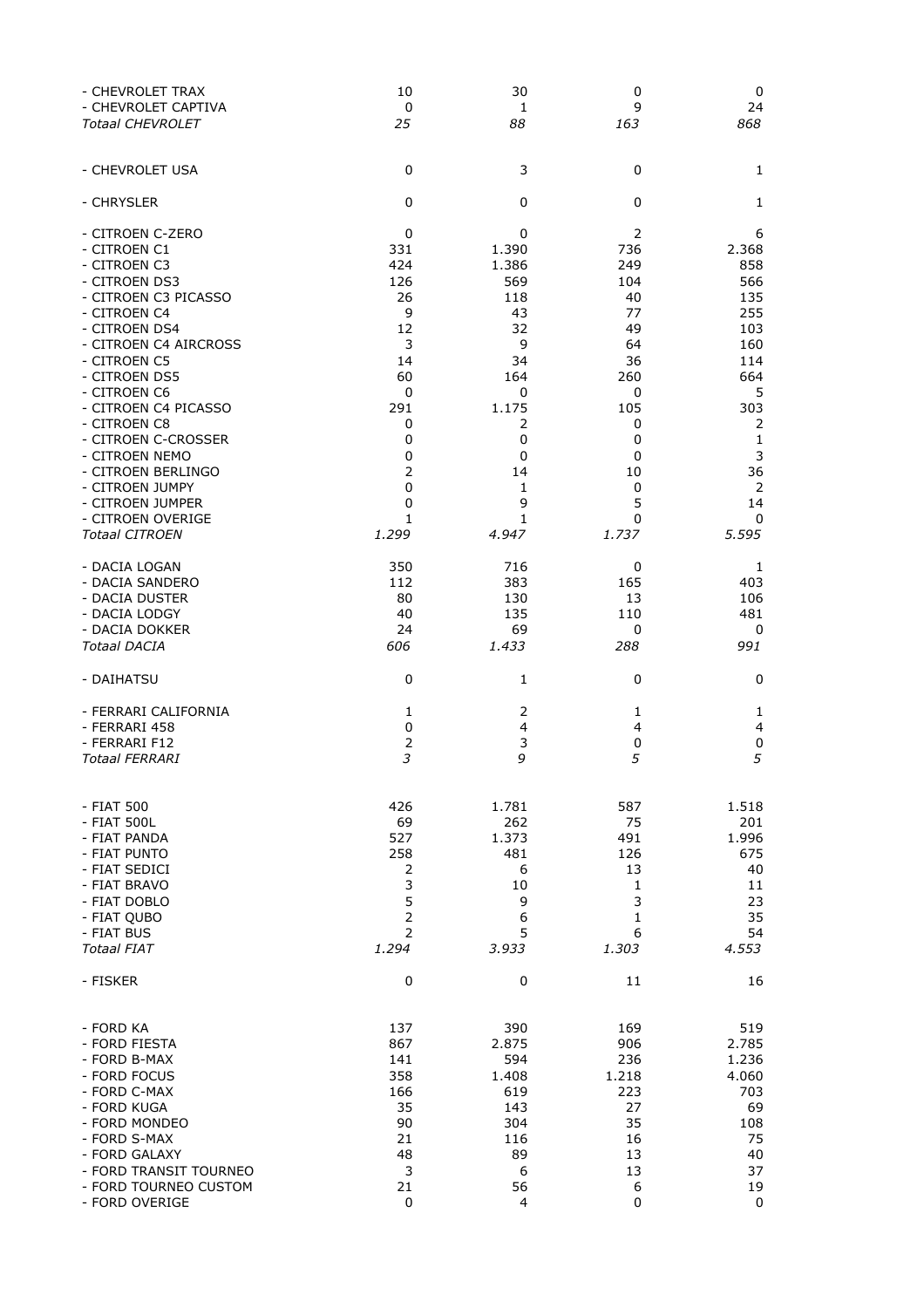| <b>Totaal FORD</b>         | 1.887        | 6.604        | 2.862          | 9.651                    |
|----------------------------|--------------|--------------|----------------|--------------------------|
| - HONDA JAZZ               | 46           | 111          | 60             | 155                      |
| - HONDA CIVIC              | 49           | 113          | 154            | 197                      |
| - HONDA INSIGHT            | 8            | 37           | 35             | 57                       |
| - HONDA ACCORD             | 2            | 7            | 5              | 10                       |
| - HONDA CR-Z               | 0            | 1            | $\overline{2}$ | 20                       |
| - HONDA CR-V               | 52           | 143          | 79             | 269                      |
| <b>Totaal HONDA</b>        | 157          | 412          | 335            | 708                      |
| - HYUNDAI I 10             | 159          | 2.349        | 404            | 1.438                    |
| - HYUNDAI I 20             | 96           | 926          | 190            | 1.009                    |
| - HYUNDAI I 30             | 74           | 274          | 172            | 637                      |
| - HYUNDAI I 40             | 12           | 52           | 47             | 204                      |
| - HYUNDAI VELOSTER         | $\mathbf{1}$ | 14           | 16             | 34                       |
| - HYUNDAI GENESIS          | 0            | 3            | 0              | 6                        |
| - HYUNDAI IX20             | 84           | 336          | 110            | 602                      |
| - HYUNDAI IX35             | 46           | 182          | 108            | 431                      |
| - HYUNDAI SANTA FE         | 6            | 37           | 24             | 79                       |
| <b>Totaal HYUNDAI</b>      | 478          | 4.173        | 1.071          | 4.440                    |
| - INFINITI                 | 0            | 9            | 1              | 2                        |
| - JAGUAR XF                | 9            | 70           | 47             | 99                       |
| - JAGUAR XJ-SERIE          | 6            | 16           | 6              | 15                       |
| - JAGUAR XK-SERIE          | 0            | 1            | $\overline{2}$ | $\overline{\mathcal{L}}$ |
| - JAGUAR F-TYPE            | 3            | 9            | $\mathbf 0$    | $\mathbf{1}$             |
| Totaal JAGUAR              | 18           | 96           | 55             | 119                      |
| - JEEP COMPASS             | 5            | 19           | 8              | 60                       |
| - JEEP PATRIOT             | 0            | 0            | 1              | 1                        |
| - JEEP (GR)CHEROKEE        | 3            | 26           | $\overline{2}$ | 15                       |
| - JEEP WRANGLER            | $\pmb{0}$    | $\mathbf{1}$ | $\pmb{0}$      | 2                        |
| <b>Totaal JEEP</b>         | 8            | 46           | 11             | 78                       |
| - KIA PICANTO              | 318          | 3.697        | 750            | 3.578                    |
| - KIA RIO                  | 139          | 1.242        | 426            | 1.672                    |
| - KIA SOUL                 | 0            | 0            | 3              | 17                       |
| - KIA VENGA                | 101          | 451          | 126            | 511                      |
| - KIA CEED                 | 150          | 559          | 328            | 1.134                    |
| - KIA OPTIMA               | 15           | 60           | 53             | 67                       |
| - KIA CARENS               | 40           | 178          | 62             | 62                       |
| - KIA SPORTAGE             | 141          | 400          | 186            | 768                      |
| - KIA SORENTO              | 4            | 43           | 5              | 72                       |
| <b>Totaal KIA</b>          | 908          | 6.630        | 1.939          | 7.881                    |
| - LAMBORGHINI              | 0            | 1            | 0              | 0                        |
| - LANDWIND CV9             | $\mathbf{1}$ | 4            | $\overline{2}$ | 9                        |
| <b>Totaal LANDWIND</b>     | 1            | 4            | 2              | 9                        |
| - LANCIA YPSILON           | 54           | 104          | 26             | 105                      |
| - LANCIA MUSA              | 0            | 0            | $\mathbf{1}$   | 2                        |
| - LANCIA DELTA             | 2            | 7            | 6              | 10                       |
| - LANCIA FLAVIA            | 0            | 5            | 4              | 7                        |
| - LANCIA THEMA             | 0            | 8            | $\mathbf{1}$   | $\boldsymbol{6}$         |
| - LANCIA VOYAGER           | 1            | 7            | 6              | 28                       |
| <b>Totaal LANCIA</b>       | 57           | 131          | 44             | 158                      |
| - LAND ROVER FREELANDER    | 3            | 36           | 6              | 63                       |
| - LAND ROVER RANGE ROVER E | 79           | 231          | 78             | 251                      |
| - LAND ROVER DISCOVERY     | 5            | 24           | 4              | 31                       |
| - LAND ROVER RANGE ROVER S | 41           | 220          | 4              | 32                       |
| - LAND ROVER RANGE ROVER   | 10           | 56           | 43             | 116                      |
| <b>Totaal LAND ROVER</b>   | 138          | 567          | 135            | 493                      |
| - LEXUS CT                 | 56           | 110          | 127            | 410                      |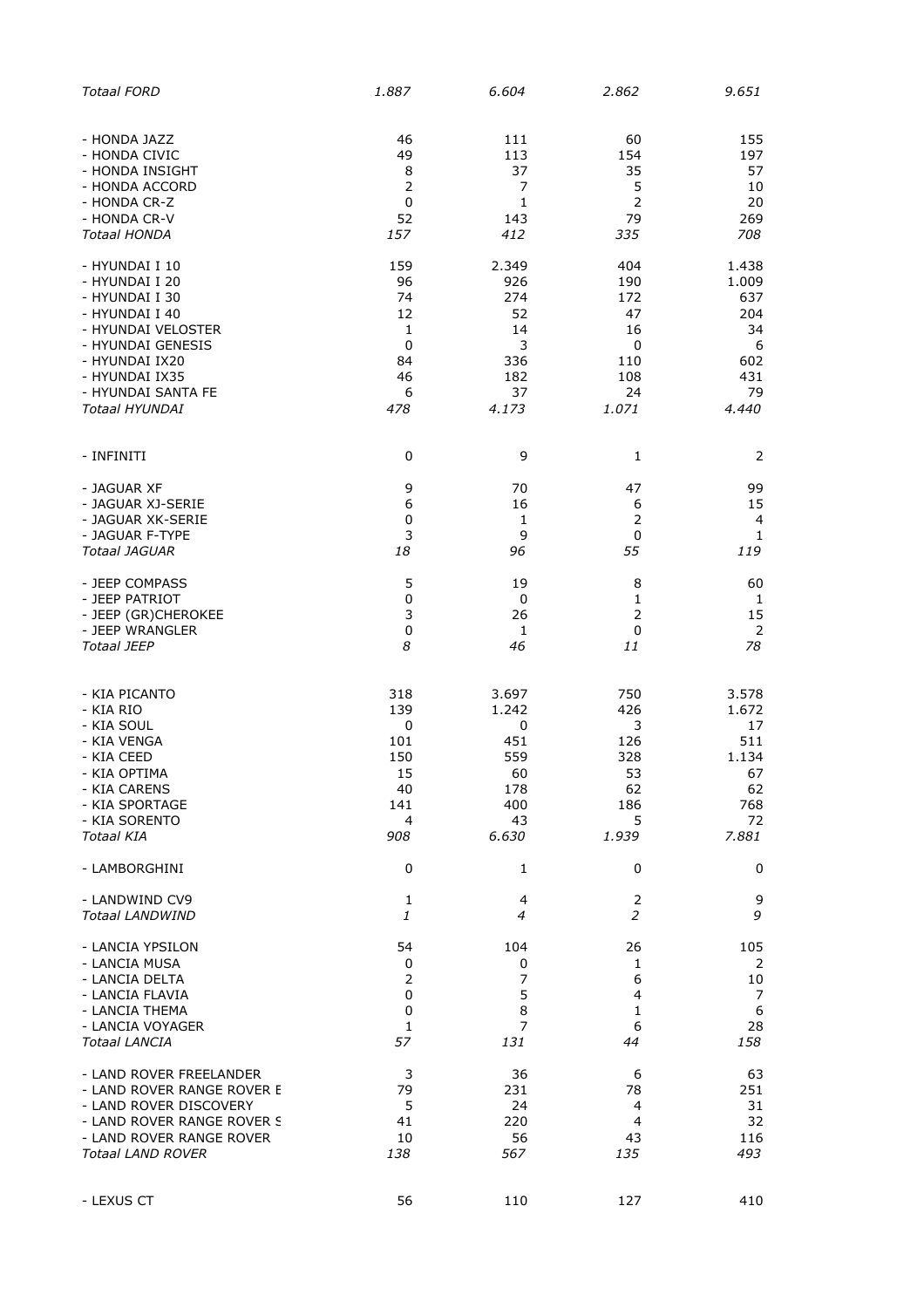| - LEXUS IS               | 26             | 191            | 0              | 7            |
|--------------------------|----------------|----------------|----------------|--------------|
| - LEXUS GS               | 11             | 35             | 8              | 30           |
| - LEXUS LS               | 0              | 2              | 4              | 10           |
| - LEXUS LFA              | 0              | 0              | 0              | $\mathbf{1}$ |
| - LEXUS RX               | 11             | 38             | 22             | 52           |
| <b>Totaal LEXUS</b>      | 104            | 376            | 161            | 510          |
| - LOTUS                  | 0              | 1              | 2              | 2            |
| - MASERATI GHIBLI        | 5              | 44             | 0              | 0            |
| - MASERATI QUATTROPORTE  | 0              | 13             | 0              | $\pmb{0}$    |
| - MASERATI GRANTURISMO   | 0              | 2              | 3              | 3            |
| - MASERATI GRANCABRIO    | 0              | 0              | 0              | $\mathbf 1$  |
| <b>Totaal MASERATI</b>   | 5              | 59             | 3              | 4            |
| - MAZDA 2                | 71             | 246            | 34             | 624          |
| - MAZDA 3                | 100            | 335            | 7              | 52           |
| - MAZDA 6                | 106            | 417            | 90             | 213          |
| - MAZDA 5                | 0              | 2              | 3              | 35           |
| - MAZDA MX-5             | 0              | 3              | 2              | 6            |
| - MAZDA CX-5             | 238            | 866            | 420            | 886          |
| Totaal MAZDA             | 515            | 1.869          | 556            | 1.816        |
| - MB A-KLASSE            | 252            | 733            | 418            | 878          |
| - MB B-KLASSE            | 185            | 696            | 197            | 718          |
| - MB CLA-KLASSE          | 109            | 396            | 29             | 29           |
| - MB GLA-KLASSE          | 59             | 59             | 0              | 0            |
| - MB C-KLASSE            | 149            | 395            | 166            | 577          |
| - MB E-KLASSE            | 152            | 446            | 115            | 430          |
| - MB CLS-KLASSE          | 9              | 39             | 8              | 52           |
| - MB S-KLASSE            | 34             | 131            | 5              | 8            |
| - MB CL-KLASSE           | 0              | 1              | 0              | $\mathbf 1$  |
| - MB SL-KLASSE           | $\overline{2}$ | 3              | 3              | 7            |
| - MB SLS-KLASSE          | 0              | 3              | 1              | $\mathbf 2$  |
| - MB SLK-KLASSE          | 7              | 13             | 0              | 48           |
| - MB GL-KLASSE           | 3              | 15             | 10             | 20           |
| - MB GLK-KLASSE          | 13             | 45             | 24             | 82           |
| - MB G-KLASSE            | 1              | $\overline{2}$ | 2              | 4            |
| - MB M-KLASSE            | 12             | 51             | 37             | 118          |
| - MB R-KLASSE            | $\pmb{0}$      | 0              | 0              | 10           |
| - MB CITAN               | 14             | 27             | 4              | 14           |
| - MB VIANO               | 0              | 4              | 1              | 8            |
| - MB VITO                | 43             | 67             | 11             | 35           |
| - MB SPRINTER            | 48             | 132            | 74             | 130          |
| <b>Totaal MERCEDES</b>   | 1.092          | 3.258          | 1.105          | 3.171        |
| - MINI MINI              | 206            | 604            | 272            | 781          |
| - MINI COUNTRYMAN        | 67             | 238            | 132            | 332          |
| - MINI PACEMAN           | 3              | 42             | 21             | 21           |
| <b>Totaal MINI</b>       | 276            | 884            | 425            | 1.134        |
| - MITSUBISHI I-MIEV      | 0              | 0              | $\overline{2}$ | 3            |
| - MITSUBISHI COLT        | 1              | 3              | 17             | 124          |
| - MITSUBISHI SPACE STAR  | 224            | 768            | 303            | 587          |
| - MITSUBISHI LANCER      | 17             | 33             | 7              | 21           |
| - MITSUBISHI ASX         | 107            | 270            | 57             | 200          |
| - MITSUBISHI GRANDIS     | 0              | 0              | 0              | $\mathbf{1}$ |
| - MITSUBISHI OUTLANDER   | 931            | 1.532          | 82             | 274          |
| - MITSUBISHI PAJERO      | 0              | 1              | 0              | 0            |
| <b>Totaal MITSUBISHI</b> | 1.280          | 2.607          | 468            | 1.210        |
| - MORGAN                 | 1              | 4              | 1              | 1            |
| - NISSAN PIXO            | 0              | 49             | 32             | 210          |
| - NISSAN MICRA           | 106            | 313            | 131            | 318          |
| - NISSAN JUKE            | 73             | 217            | 111            | 281          |
| - NISSAN NOTE            | 342            | 786            | 30             | 127          |
| - NISSAN LEAF            | 138            | 151            | 59             | 88           |
| - NISSAN NV200           | 3              | 8              | 3              | 12           |
| - NISSAN QASHQAI         | 845            | 1.568          | 399            | 863          |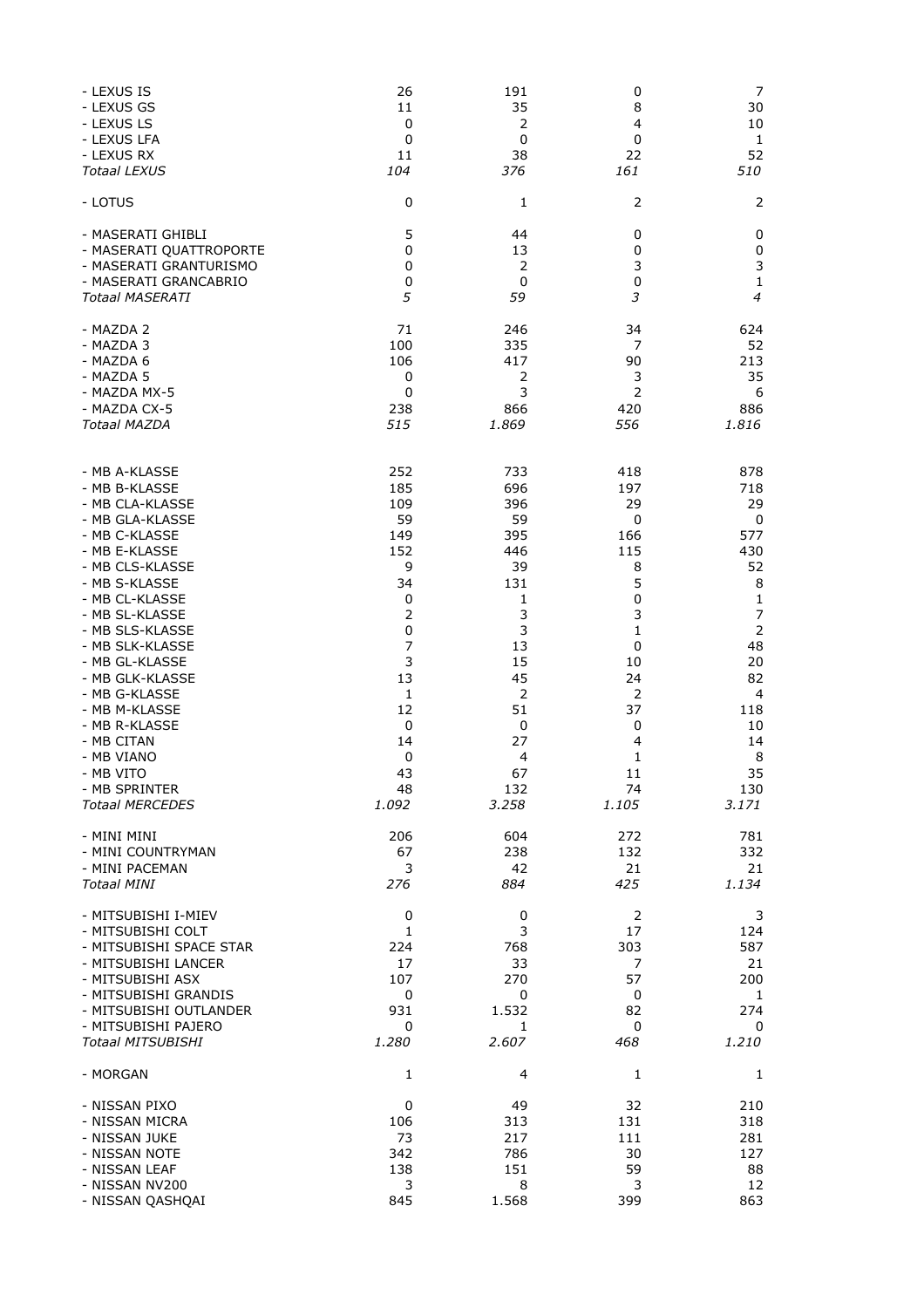| - NISSAN 370Z         | 0              | 0              | 0              | 2              |
|-----------------------|----------------|----------------|----------------|----------------|
| - NISSAN GT-R         | 0              | 1              | 0              | $\pmb{0}$      |
| - NISSAN X-TRAIL      | 0              | 0              | 2              | $\overline{7}$ |
| - NISSAN MURANO       | 0              | 0              | 0              |                |
| - NISSAN OVERIGE      | 0              | 1              | 0              | 6              |
| <b>Totaal NISSAN</b>  | 1.507          | 3.094          | 767            | 1.916          |
| - OPEL AGILA          | 191            | 636            | 75             | 226            |
| - OPEL ADAM           | 153            | 417            | 78             | 226            |
| - OPEL AMPERA         | 3              | 8              | 144            | 462            |
| - OPEL CORSA          | 802            | 1.360          | 1.093          | 1.880          |
| - OPEL MERIVA         | 481            | 784            | 366            | 628            |
| - OPEL ASTRA          | 420            | 861            | 563            | 1.323          |
| - OPEL CASCADA        | 13             | 30             | 0              | 0              |
| - OPEL INSIGNIA       | 236            | 873            | 166            | 337            |
| - OPEL ZAFIRA         | 156            | 499            | 151            | 402            |
| - OPEL MOKKA          | 171            | 614            | 179            | 427            |
| - OPEL ANTARA         | 0              | 0              | 1              | 18             |
| - OPEL COMBO          | $\overline{7}$ | 10             | $\overline{7}$ | 11             |
| - OPEL VIVARO         | 10             | 39             | 9              | 16             |
| - OPEL MOVANO         | 0              | 0              | 0              | 2              |
| <b>Totaal OPEL</b>    | 2.643          | 6.131          | 2.832          | 5.958          |
| - PEUGEOT BIPPER      | 0              | 0              | 1              | 16             |
| - PEUGEOT BOXER       | 2              | 5              | 3              | 4              |
| - PEUGEOT ION         | 0              | 0              | 0              | 9              |
| - PEUGEOT 107         | 477            | 1.752          | 634            | 3.438          |
| - PEUGEOT $206+$      | 0              | 0              | 0              | 2              |
| - PEUGEOT 207         | 1              | 7              | 20             | 67             |
| - PEUGEOT 208         | 679            | 3.068          | 927            | 3.047          |
| - PEUGEOT 2008        | 477            | 1.287          | 0              | 0              |
| - PEUGEOT 308         | 243            | 851            | 90             | 255            |
| - PEUGEOT 3008        | 163            | 425            | 233            | 506            |
| - PEUGEOT 508         | 128            | 417            | 474            | 1.549          |
| - PEUGEOT RCZ         | 6              | 23             | 14             | 34             |
| - PEUGEOT 5008        | 49             | 185            | 48             | 203            |
| - PEUGEOT 807         | 1              | $\overline{2}$ | $\mathbf{1}$   | 4              |
| - PEUGEOT PARTNER     | 14             | 28             | 7              | 25             |
| - PEUGEOT OVERIGE     | 0              | 0              | 0              | 1              |
| <b>Totaal PEUGEOT</b> | 2.240          | 8.050          | 2.452          | 9.160          |
| - PORSCHE 911         | 21             | 132            | 64             | 125            |
| - PORSCHE BOXSTER     | 7              | 17             | 17             | 42             |
| - PORSCHE CAYMAN      | $\mathsf{2}\,$ | 10             | 13             | 13             |
| - PORSCHE CAYENNE     | 18             | 61             | 32             | 122            |
| - PORSCHE PANAMERA    | 39             | 169            | 9              | 42             |
| - PORSCHE OVERIGE     | $\mathbf{1}$   | $\mathbf{1}$   | 0              | 0              |
| <b>Totaal PORSCHE</b> | 88             | 390            | 135            | 344            |
| - RENAULT TWINGO      | 274            | 710            | 241            | 2.588          |
| - RENAULT ZOE         | 19             | 32             | 3              | 3              |
| - RENAULT CLIO        | 1.015          | 3.747          | 602            | 2.638          |
| - RENAULT MODUS       | 0              | 0              | 0              | 14             |
| - RENAULT MEGANE      | 97             | 182            | 1.252          | 1.959          |
| - RENAULT FLUENCE     | 1              | 1              | 2              | 6              |
| - RENAULT LAGUNA      | 8              | 35             | 22             | 111            |
| - RENAULT CAPTUR      | 918            | 2.747          | 0              | 0              |
| - RENAULT KANGOO      | 12             | 24             | 7              | 35             |
| - RENAULT SCENIC      | 122            | 502            | 175            | 752            |
| - RENAULT ESPACE      | 5              | 27             | 27             | 111            |
| - RENAULT TRAFIC      | $\overline{2}$ | 22             | 7              | 16             |
| - RENAULT MASTER      | 1              | 2              | 3              | 3              |
| <b>Totaal RENAULT</b> | 2.474          | 8.031          | 2.341          | 8.236          |
| - ROLLS-ROYCE         | 1              | 3              | 0              | 0              |
| - SSANGYONG           | $\mathbf{1}$   | 3              | $\mathbf{1}$   | 4              |
| - SEAT IBIZA          | 91             | 348            | 127            | 471            |
| - SEAT LEON           | 243            | 938            | 179            | 555            |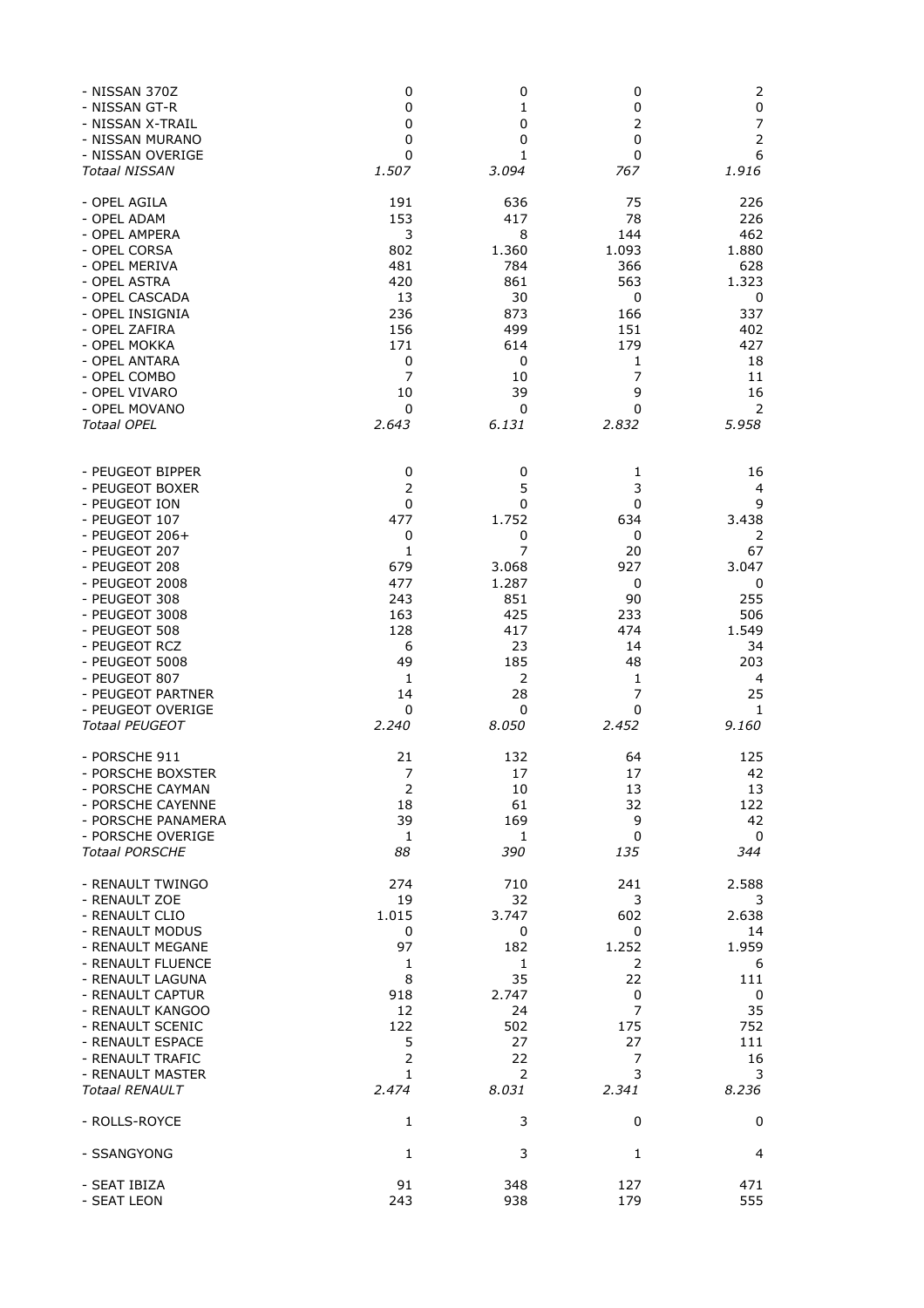| - SEAT TOLEDO                            | 11                  | 78           | 37             | 40                            |
|------------------------------------------|---------------------|--------------|----------------|-------------------------------|
| - SEAT EXEO<br>- SEAT MII                | 0<br>141            | 0<br>894     | 5<br>393       | 16<br>1.122                   |
| - SEAT ALTEA                             | 16                  | 66           | 55             | 192                           |
| - SEAT ALHAMBRA                          | 6                   | 40           | 21             | 45                            |
| <b>Totaal SEAT</b>                       | 508                 | 2.364        | 817            | 2.441                         |
| - SKODA CITIGO                           | 167                 | 571          | 316            | 1.137                         |
| - SKODA FABIA                            | 113                 | 409          | 136            | 767                           |
| - SKODA RAPID                            | 112                 | 480          | 107<br>210     | 176                           |
| - SKODA OCTAVIA<br>- SKODA SUPERB        | 943<br>56           | 2.739<br>322 | 34             | 638<br>108                    |
| - SKODA ROOMSTER                         | 8                   | 43           | 12             | 61                            |
| - SKODA YETI                             | 35                  | 149          | 39             | 190                           |
| <b>Totaal SKODA</b>                      | 1.434               | 4.713        | 854            | 3.077                         |
| - SMART SMART                            | 20                  | 72           | 30             | 75                            |
| <b>Totaal SMART</b>                      | 20                  | 72           | 30             | 75                            |
| - SUBARU TREZIA                          | 4                   | 26           | 11             | 38                            |
| - SUBARU LEGACY                          | 1                   | 5            | $\overline{2}$ | 6                             |
| - SUBARU BRZ<br>- SUBARU OUTBACK         | 0<br>$\overline{2}$ | 3<br>7       | $\pmb{0}$<br>3 | $\pmb{0}$<br>$\boldsymbol{6}$ |
| - SUBARU FORESTER                        | 32                  | 123          | 45             | 113                           |
| - SUBARU XV                              | 13                  | 58           | 10             | 44                            |
| - SUBARU OVERIGE                         | 0                   | 1            | 0              | 0                             |
| <b>Totaal SUBARU</b>                     | 52                  | 223          | 71             | 207                           |
| - SUZUKI ALTO                            | 50                  | 2.934        | 254            | 1.398                         |
| - SUZUKI SWIFT                           | 205                 | 652          | 244            | 909                           |
| - SUZUKI SPLASH                          | 55                  | 198          | 99             | 381                           |
| - SUZUKI SX4                             | 2<br>126            | 18<br>646    | 27             | 128                           |
| - SUZUKI SX4 S-CROSS<br>- SUZUKI KIZASHI | $\mathbf{1}$        | 4            | 0<br>0         | 0<br>8                        |
| - SUZUKI GRAND VITARA                    | 1                   | 3            | $\mathbf 0$    | $\overline{2}$                |
| - SUZUKI JIMNY                           | 1                   | 4            | 6              | 10                            |
| <b>Totaal SUZUKI</b>                     | 441                 | 4.459        | 630            | 2.836                         |
| - TESLA MODEL S                          | 190                 | 207          | 0              | 0                             |
| - TESLA ROADSTER                         | 0                   | 0            | 0              | $\mathbf{1}$                  |
| <b>Totaal TESLA</b>                      | 190                 | 207          | 0              | 1                             |
|                                          | 162                 | 1.536        | 337            |                               |
| - TOYOTA AYGO<br>- TOYOTA IQ             | $\mathbf{1}$        | 9            | 11             | 1.224<br>26                   |
| - TOYOTA YARIS                           | 433                 | 1.512        | 432            | 1.548                         |
| - TOYOTA VERSO-S                         | 32                  | 159          | 93             | 242                           |
| - TOYOTA URBAN CRUISER                   | 0                   | 0            | $\overline{4}$ | 8                             |
| - TOYOTA AURIS                           | 639                 | 2.046        | 583            | 1.474                         |
| - TOYOTA VERSO                           | 34                  | 103          | 34             | 164                           |
| - TOYOTA PRIUS                           | 15                  | 56           | 256            | 984                           |
| - TOYOTA PRIUS PLUS                      | 8                   | 33           | 247            | 858                           |
| - TOYOTA AVENSIS<br>- TOYOTA RAV4        | 12<br>54            | 62<br>215    | 49<br>72       | 128<br>139                    |
| - TOYOTA LAND CRUISER                    | $\pmb{0}$           | 10           | 3              | 16                            |
| - TOYOTA GT86                            | 1                   | 6            | 1              | 8                             |
| Totaal TOYOTA                            | 1.391               | 5.747        | 2.122          | 6.819                         |
|                                          |                     |              |                |                               |
| - VW POLO                                | 289                 | 2.020        | 649            | 2.829                         |
| - VW GOLF                                | 1.101               | 5.031        | 1.774          | 4.511                         |
| - VW GOLF PLUS<br>- VW CALIFORNIA        | 0<br>7              | 17<br>28     | 73<br>7        | 232<br>20                     |
| - VW CRAFTER                             | $\overline{2}$      | 27           | 8              | 23                            |
| - VW EOS                                 | 0                   | 1            | 3              | 10                            |
| - VW (NEW) BEETLE                        | 26                  | 72           | 29             | 123                           |
| - VW SCIROCCO                            | $\overline{2}$      | 8            | 5              | 40                            |
| - VW JETTA                               | 6                   | 64           | 116            | 231                           |
| - VW PASSAT                              | 147                 | 526          | 153            | 356                           |
| - VW PHAETON<br>- VW TOURAN              | 0<br>66             | 1<br>293     | 0<br>108       | 1<br>407                      |
|                                          |                     |              |                |                               |